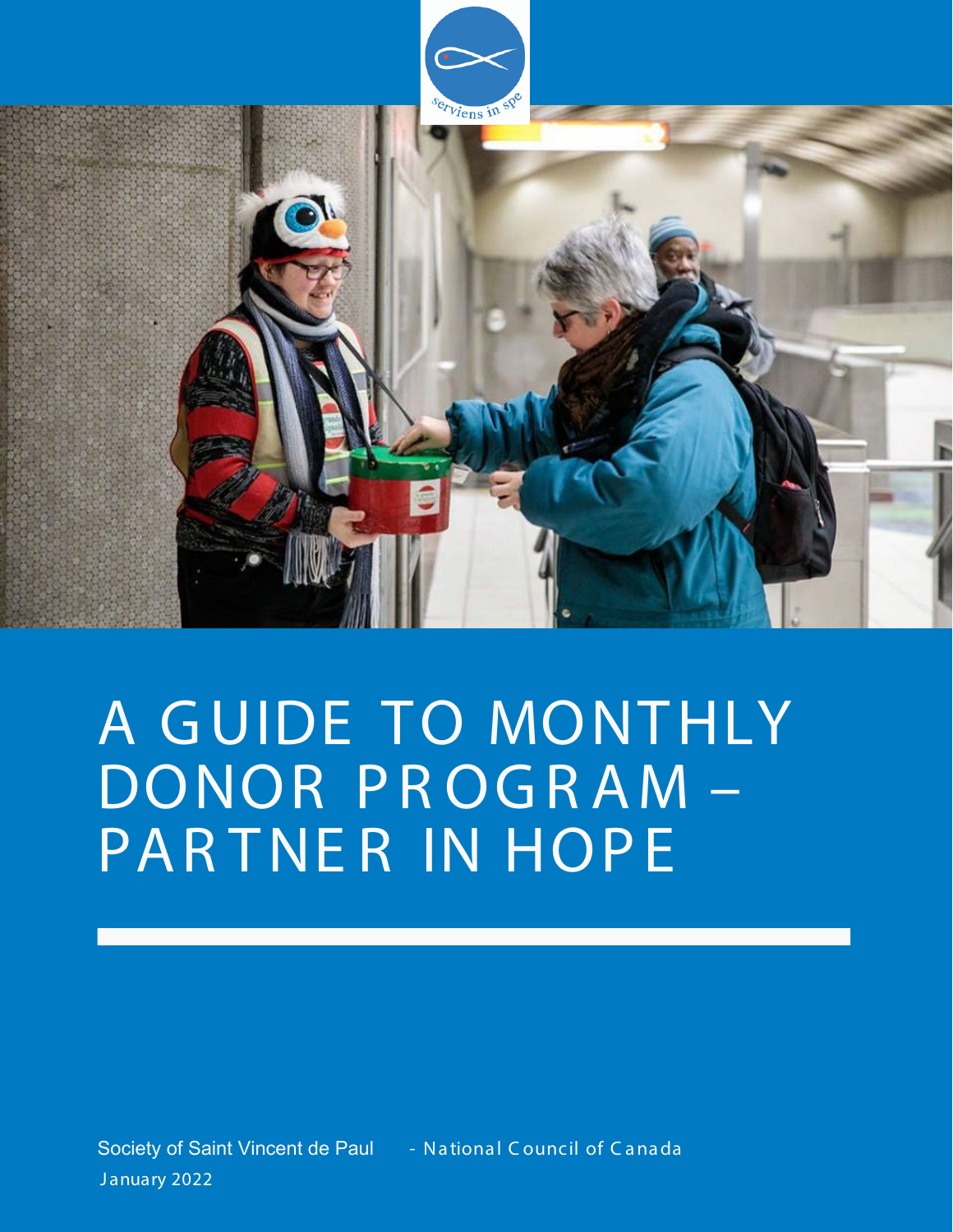## Monthly Donor Program

Encourage regular and potential new donors to become monthly donors. Check out the National C ouncil website link Online gift - S ociety of S aint Vincent de P aul, National C ouncil of C anada (imakeanonlinedonation.org) [for a resource on how to set up your website OR you can have](https://www.imakeanonlinedonation.org/ssvp-national/DONATION/)  donors set up their monthly gift through the National C ouncil website and National C ouncil will, in turn, transfer funds to your C ouncil/C onference.

Potential content for website – yellow highlights requires information to be added by Council/Conference.

## BECOME A PARTNER IN HOPE

### FOR THOSE WHO ARE IN NEED OF COMFORT AND CARE

Every day, Saint Vincent de Paul volunteers are extending a helping hand to people who are elderly, disabled, isolated or excluded – people who are often times marginalized or left vulnerable by life's circumstances.

When you become a monthly donor through our Partner in HOPE Monthly Donor Program, you are helping to support individuals and families in your community regardless of where they live – in their home, on the street, in shelters, in hospital or in prison. Our compassion knows no boundaries.

### How to Become A Partner in HOPE?

For the Society of Saint Vincent de Paul, it's all about making it easy for you to join and support our mission. All you have to do is confirm the amount of your monthly donation and we will take care of the rest. As a valued Partner in HOPE member, you can look forward to receiving a tax receipt in January of each year representing all of your previous year's monthly donations. Of course, you can modify or cancel your donation at any time.

### Benefits of Becoming a Partner in HOPE:

- 1. Becoming a Partner in HOPE donor makes it easier for you to budget your generosity throughout the year – no more trying to remember when you gave and how much.
- 2. Sustainable funding allows us to plan and manage our services in the community in a much more efficient manner.
- 3. Your monthly donation helps to strengthen your community by providing SSVP volunteers with the tools, training and resources they need to respond to local needs.
- 4. You will be uniting with a community of donors dedicated to the same goal support that is based on love of neighbour in our community.
- 5. You can also look forward to receiving updates and stories about the impact of your support.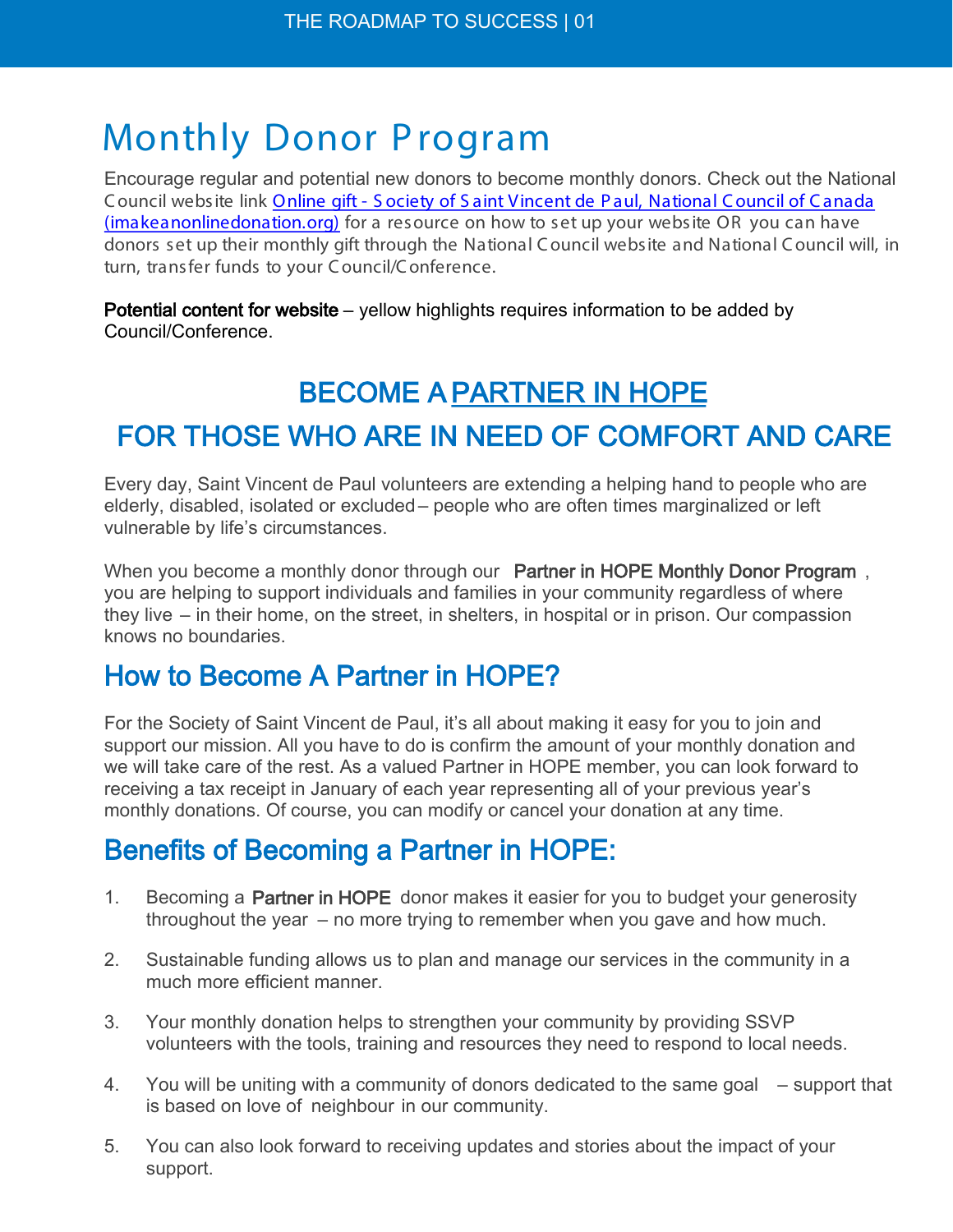### Monthly Donor Program (Cont'd)

#### Partner in HOPE Choice

Choose what **project** you would like your monthly donation to support and we'll make sure it does just that.

SSVP Council/Conference should identify 2 or 3 projects that strategically make sense in terms of monthly donor support plus what will resonate with potential donors such as:

- Seeds of Hope/E ducational Assistance
- North of 60
- Food security

#### SIGN UP TODAY TO BECOME A PARTER IN HOPE – join here (add hyperlink)

OR call us directly at XXX or email XXX at XXX and he/she will be more than happy to sign you up on the spot.

#### The True Value of Your Monthly Support

S ometimes, there's no better way to understand the true value of your support until you see it laid out in real, every day terms. W hat are those personal expenses that you incur throughout your day that once converted to a donation, can literally change someone else's life.

| <b>Examples of</b><br>Personal<br><b>Expenses</b> | <b>Your Monthly</b><br><b>Investment</b> | The Impact of Your Generous Investment                                                                         |
|---------------------------------------------------|------------------------------------------|----------------------------------------------------------------------------------------------------------------|
| <b>Weekly Lottery</b><br>Ticket                   | \$20/month                               | Help provide educational assistance such as school<br>supplies to a child in need                              |
| <b>Morning Coffee</b><br>(3x/week)                | \$35/month                               | Help support the North of 60 project, supporting Northern<br>communities to secure food and basic necessities  |
| <b>Skip the Dishes</b>                            | \$50/month                               | Help provide food security to elderly people who have food<br>insecurity, basic living and mobility challenges |